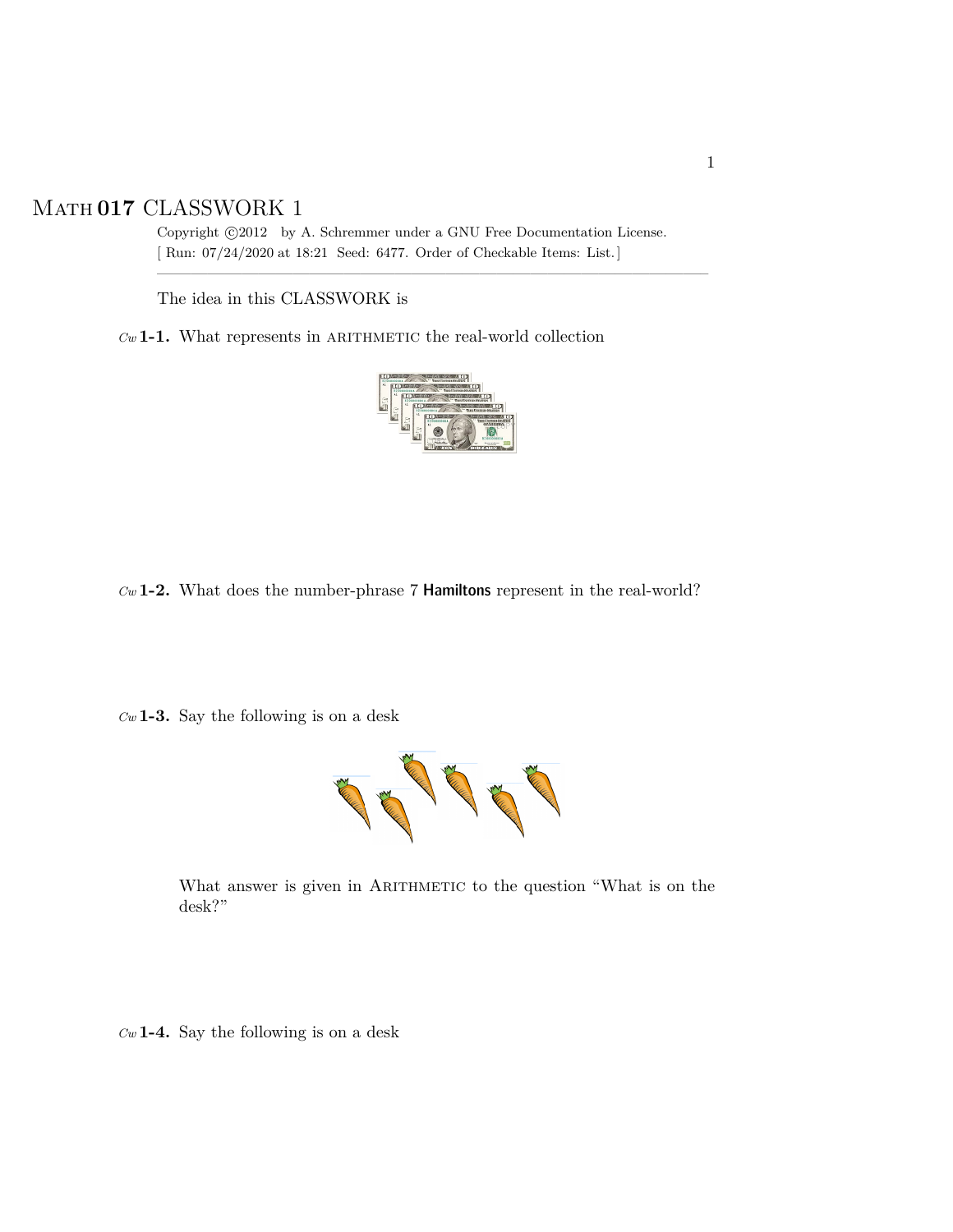

What answer is given in ARITHMETIC to the question "How many items are on the desk?"

*Cw* **1-5.** Say the following is on a desk



What answer is given in ARITHMETIC to the question "What kind of items are on the desk?"

*Cw* **1-6.** For which single *number-phrase*, if any, can the *combination*

3 Cats & 5 Dogs & 2 Trees

be changed for?

*Cw* **1-7.** Say the following is on a desk

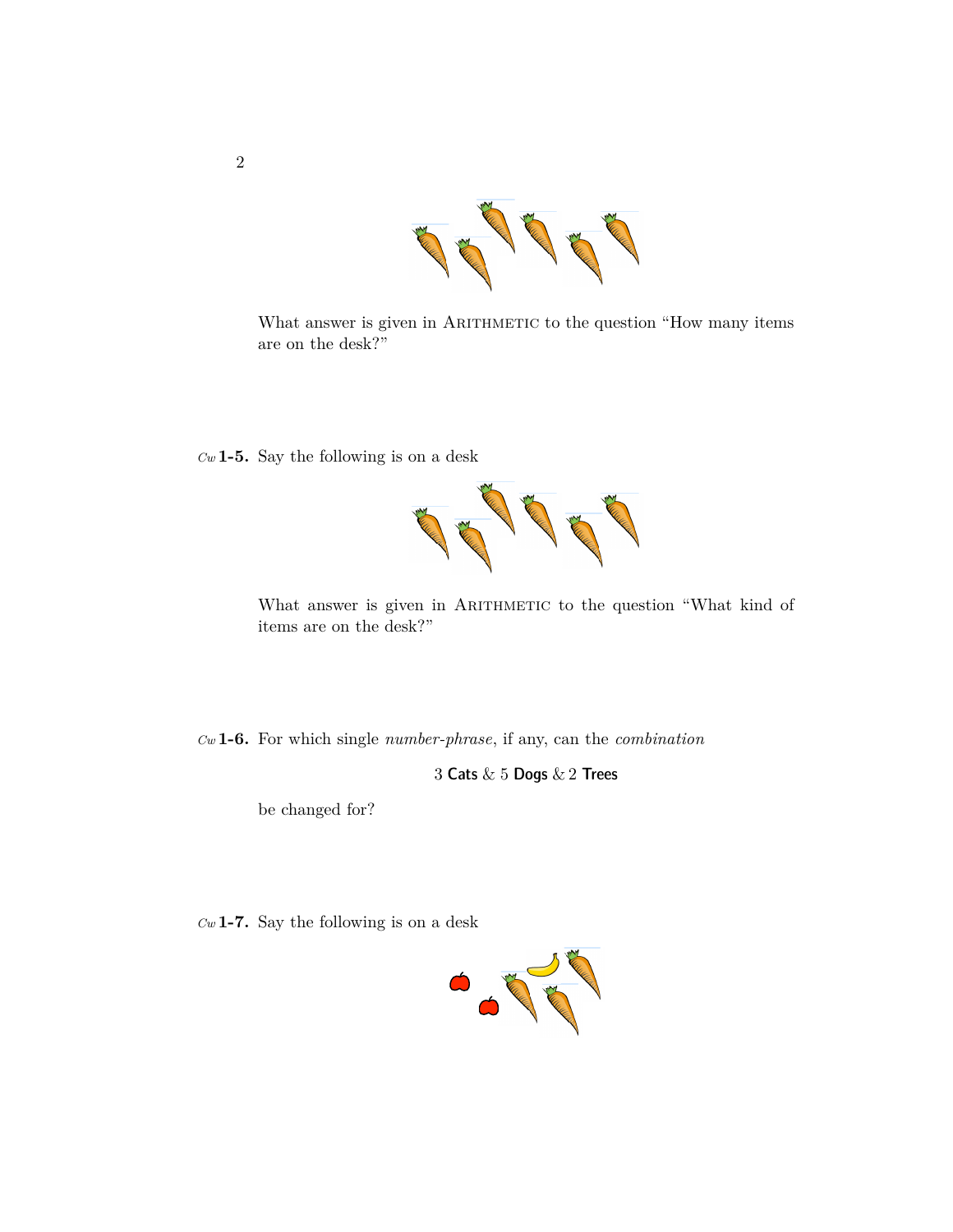What answer is given in ARITHMETIC to the question "What is on the desk?"

*Cw* **1-8.** Say the following is on a desk



What answer is given in ARITHMETIC to the question "How many items are on the desk?"

*Cw* **1-9.** Say the following is on a desk



What answer is given in ARITHMETIC to the question "What kind of items are on the desk?"

 $Cw$  **1-10.** What represents in ARITHMETIC the lone item